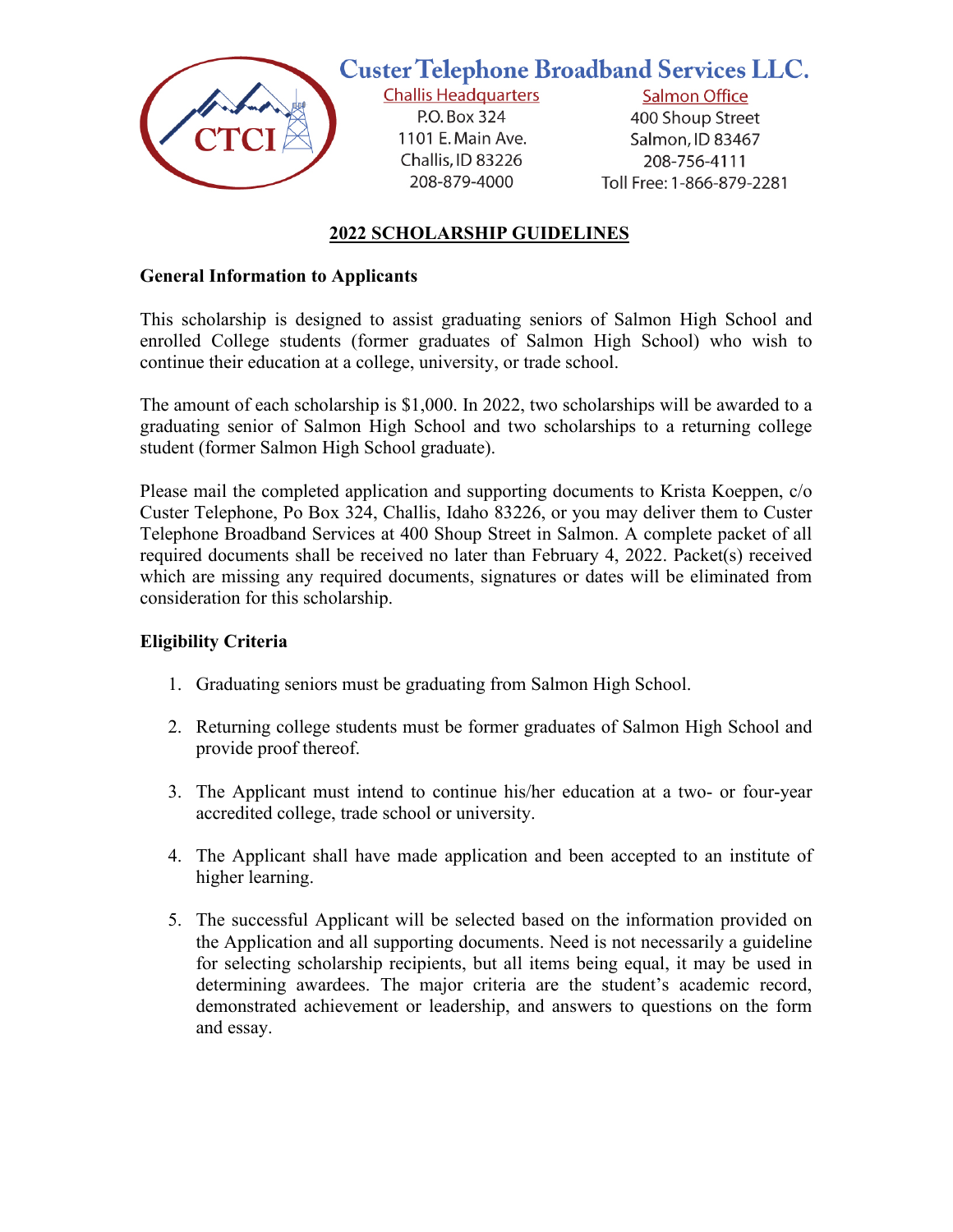#### **Required Documentation**

- 1. Graduating Salmon High School seniors are required to provide all the following documents as listed in Items a through c below:
	- a) Completed Application and Essay in type written form, signed and dated.
	- b) An official transcript with school seal of applicant's high school grades including the first semester of applicant's senior year.
	- c) Provide one (1) letter of recommendation.

#### **Any packet(s) received missing any required documents, signatures or dates will be eliminated from consideration for this scholarship.**

- 2. Returning college students (former graduates of Salmon High School) are required to provide all the following documents as listed in Items a through d below:
	- a) Complete Application and Essay in type written form, signed and dated.
	- b) An official transcript(s) of applicant's grades for the first semester.
	- c) Provide one (1) letter of recommendation.
	- d) Copy of diploma or final transcript with school seal and graduation date, indicating self is a former graduate of Salmon High school.

#### **Any packet(s) received missing any documents, signatures or dates will be eliminated from consideration for this scholarship.**

- 3. Finalists may be asked to appear for a brief interview.
- 4. Successful applicants must enroll within the academic school year (Fall 2022 or Spring 2023) or forfeit the award. The check will be made out jointly to the applicant and college, trade school or university and mailed to the school.
- 5. Successful applicants will be notified on or before March 1, 2022.
- 6. Please complete the application by typing or reproducing this form on your own word processor. This application is also available online at [www.custertel.net.](http://www.custertel.net/)